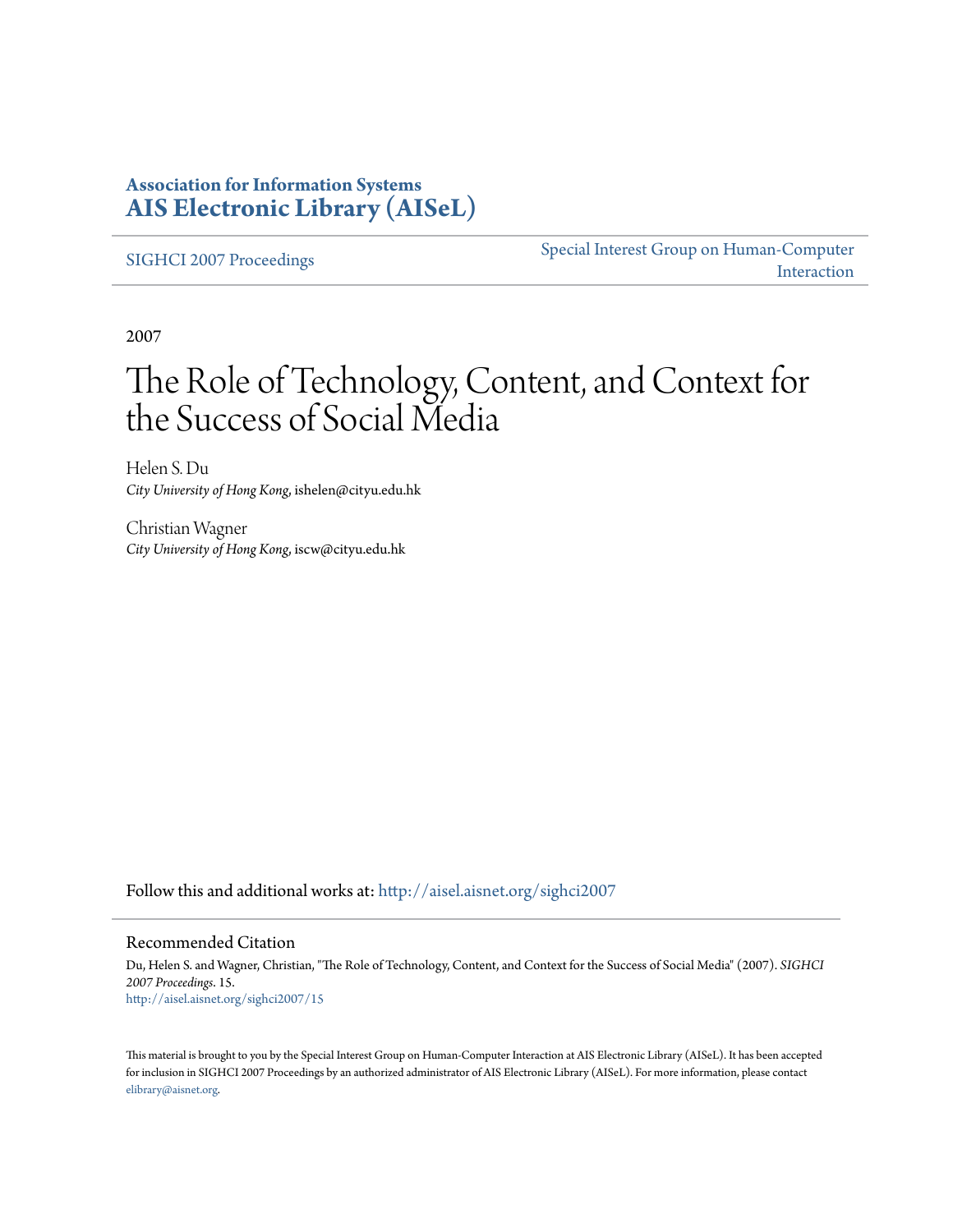## **The Role of Technology, Content, and Context for the Success of Social Media**

**Helen S. Du** Department of Information Systems City University of Hong Kong [ishelen@cityu.edu.hk](mailto:ishelen@cityu.edu.hk)

#### **ABSTRACT**

Social media, a new form of electronic media for social engagement and interaction, are becoming important means of communication and valuable assets for both individuals and organizations. Used by millions of online consumers and many leading business practitioners, social media, however, has remained largely unexplored by business researchers. This study, therefore, seeks to broaden our understanding by investigating weblog success in achieving readership popularity. Drawing on the techno-social perspective of media and the cognitive psychology concepts of mindfulness and mindlessness, we conjecture that readership popularity of a social media site is associated with its technology-dependent, contentdependent and context-dependent characteristics. To validate the proposed research model, a set of very popular weblogs will be studied over a period of time. We will adopt a methodology which includes an objective evaluation of the sites and a survey of individual readers.

#### **Keywords**

l

Media success, techno-social perspective, mindfulness.

#### **INTRODUCTION**

The broad and evolving set of online technologies and related practices for social engagement and interaction, which we term SOCIAL MEDIA<sup>1</sup>, have created a new form of shared public interpersonal communications (Jones, Ravid and Rafaeli, 2004). These technologies and practices have triggered profound changes in both the global economy and social structures (Mowshowitz and Turoff, 2005). Businesses have recognized the value of social media for marketing, advertising and public relation (Hui, Lai and Yee, 2007). Initially designed for social use, social media are beginning to shape organizational communication both externally and internally. Studies find that firm-hosted user communities, such as corporate wikis/blogs, are emerged

**Christian Wagner** Department of Information Systems City University of Hong Kong [iscw@cityu.edu.hk](mailto:iscw@cityu.edu.hk)

as a new way of mobilizing information and knowledge across the formal boundaries of organizations (Ip and Wagner, 2007; Majchrzak, Wagner and Yates, 2006). Use of social media shifts the importance away from traditional organization communication media (e.g., email) towards a community-based collaborative platform.

Although social media are of significant social, organizational and economic importance, their successful adoption and use have been under-explored by business researchers. In particular, readership (or audience) popularity is not easily achieved in practice (Menchen, 2005) but is essential to sustain user engagement and media success (Butler, 2001). Studies (Shirky, 2003; Sifry, 2005) find that weblogs, for instance, have been following a power-law distribution with most of the readership focusing on a very small group of highly successful blogs. On one hand, to harness the network effect of a social medium, the more users engage in it the more valuable it becomes (Barabási, 2003). On the other hand, the increased rate of social engagement and interaction by online users intensifies the competition among individual media sites (Jones et al., 2004). Given the challenge in securing user engagement, it is imperative to explore and identify factors influencing social media success in terms of readership popularity.

Recently, a growing body of scholars has taken on a more general view into the study of electronic media and their success, synthesizing technology-dependent media characteristics with social influence theories (Kraut, Rice, Cool and Fish, 1998; Yoo and Alavi, 2001). But, few have considered the distinctive effects of socially constructed media content and contextual cues. According to cognitive psychology, users are social actors who respond to the content and context of social information by drawing distinctions and categorizations based on new or existing categories (Langer, 1989). While processing of information content to draw novel distinctions requires a state of mindful attention, individuals in social interactions of both online (Nass, Fogg and Moon, 1996) and offline (Langer and Moldoveanu, 2000) situations often have been observed to mindlessly form social categorizations and expectations based on minimal contextual cues. Guided by Orlikowski and Barley's (2001) *techno-social* research framework, and drawing on the media success literature and the mindfulness/mindlessness concept, this research is to investigate social media success from three dimensions:

<sup>1</sup> **Social media are different from other electronic media** in terms of the technologies used, the norm of practices, and how the content is created and shared (Hall 2006; Spannerworks 2007). Popular technologies of social media include *folksonomies, forums, podcasts, weblogs*, *wikis*, *etc*. They support the norm of community-based practices. The content of social media is typically user-generated through social interaction and incremental user engagement.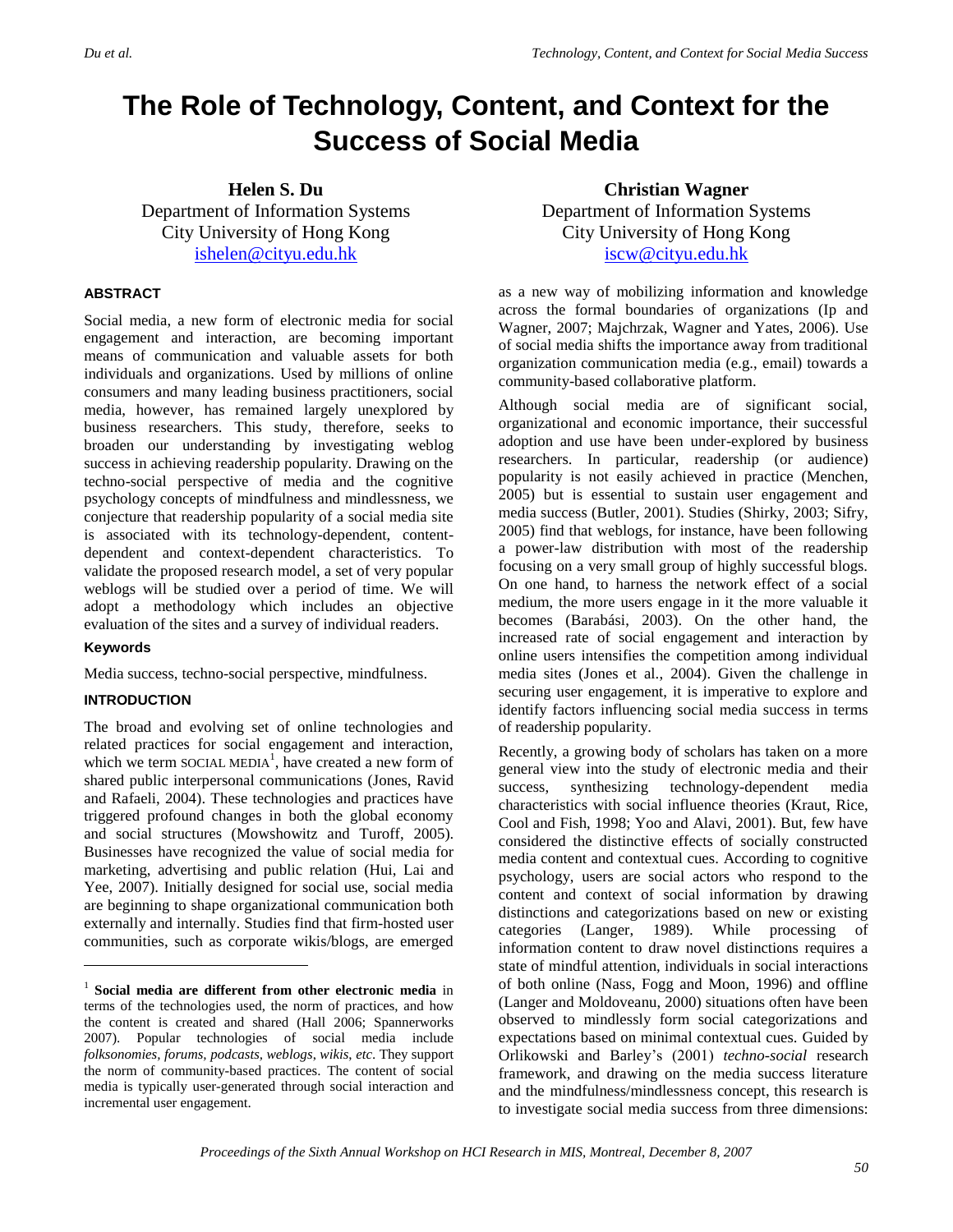the technology, content and context of media. In particular, we intend to study the **research question**: *What factors influence the success of a social medium in terms of readership popularity in the context of weblogs?*

#### **WEBLOGS: THE CONTEXT OF INQUIRY**

Among the set of popular online technologies that support social engagement and interaction, blog has gained considerable attention. There are already more than 70 million blogs worldwide (Sifry, 2007). Forty percent of American online users are blog readers (Lenhart and Fox, 2006). Large firms, such as IBM and Microsoft, are also seen at the forefront of the corporate blogging wave, where employees are encouraged to actively embrace and participated in this medium. As a promising social and business medium, blogs have attracted the participation of millions of online users and readers. Therefore, we choose blogs as the context of inquiry.

The term WEBLOG was first coined by John Barger (1997) and was defined as "a webpage where a blogger logs all the other webpages she finds interesting". Blogs are often written in a personal/informal style and displayed in a reverse chronological order. Most blogs are created with blogging tools supported by hosting services, standalone software or self-developed applications.

#### **THEORECTICAL FOUNDATION**

#### **Media Research Literature**

IS research in electronic media is generally concerns with the use or choice of a medium for interactions both across the human-computer interface and among users via the supporting technology. A review of literature found two major streams of underlying theoretical perspectives guiding the study of electronic media.

The first stream relies on the *technology-dependent perspective* to posit that media success is associated with the inherent material characteristics of media. Following this perspective, improving usability of a communication medium or an online media site is a major theme in the study of human-computer interaction (HCI), and is often used as a critical success measure (Agarwal and Venkatesh, 2002). Recent web-based usability studies specifically examine the common problem of web disorientation, and suggest navigability is a key design element (Nielsen, 2000; Palmer, 2002). While usability affects user-machine interaction, sociability, on the other hand, influences technology-mediated social interaction (Preece, 2000). Media richness theory (Daft and Lengel, 1986) and social presence theory (Short, Williams and Christie, 1976) are two prominent theories concerning sociability among technology-mediated users. While media richness theory emphasizes the information processing capability and social presence theory stresses the connectedness among users, both regard the degree of social presence and media richness in terms of how interactive and expressive a medium is (Kraut et al., 1998). With this conception, studies examining the technology effects to increasing sociability among online users focus

on interactivity of a medium (Liu and Shrum, 2002; Rafaeli and Sudweeks, 1997).

The second stream of media research, namely the *social construction perspective*, argues that the effects of media are less a function of the technology but more of how the content is interpreted and used in a social context (Carlson and Zmud, 1999; Trevino, Webster and Stein, 2000). This line of research uses social influence theories and normative models to explain media use and success. Among them, Markus (1994) suggests that media selection and use in an organization can be shaped by the surrounding social processes; Fulk (1993) shows that social norms influence individuals' use of a new communication medium. Based on the critical social theory, Ngwenyama and Lee (1997) further suggest that communicators are actors (rather than passive recipients) who assess the "contextuality of meaning" within a social context; Contextual cues, such as the sender's social status or items of exchange value, affect the recipients' interpretation and validation of what is transmitted, and ultimately influence the success of communication.

Researchers who draw on the social construction perspective stress the socially constructed media characteristics; sometimes overlook the importance of objective media properties (Kraut et al., 1998), and their ability to shape practice or behavior (Orlikowski and Barley, 2001). Researchers who draw on the technologydependent perspective emphasize the objective media characteristics; often ignore social/institutional contexts in which the technologies are developed and used (Kling, 1987). Yet, the fundamental criticism to both streams of study is that they assume mindfulness (or some degree of active information processing) as the norm in media selection and use, and therefore can only be predictive when users are mindful (Timmerman, 2002).

#### **Mindfulness and Mindlessness**

MINDFULNESS is a state of conscious awareness of both the content and context of information (Langer, 1992). A mindful state implies creation of new categories, openness to new information, awareness of multiple perspectives, and sensitivity to different contexts (Langer, 1989). Individuals in a mindful cognitive state are engaged in active information processing to draw novel distinctions (Langer and Moldoveanu, 2000). Actively drawing these distinctions keeps the individuals situated in the present as apposed to recalling past events (Sternberg, 2000).

The counterpart of mindful attention to social information is the mindless acceptance and categorization of information based on minimal contextual cues, such as status or gender. MINDLESSNESS is a state of reduced attention characterized by over-reliance on existing social categories and distinctions due to premature cognitive commitments to beliefs (Langer, 1992). When information is given by, for instance, an authority or expert, individuals may mindlessly categorize it as legitimate without critically examining the content, and develop positive expectations.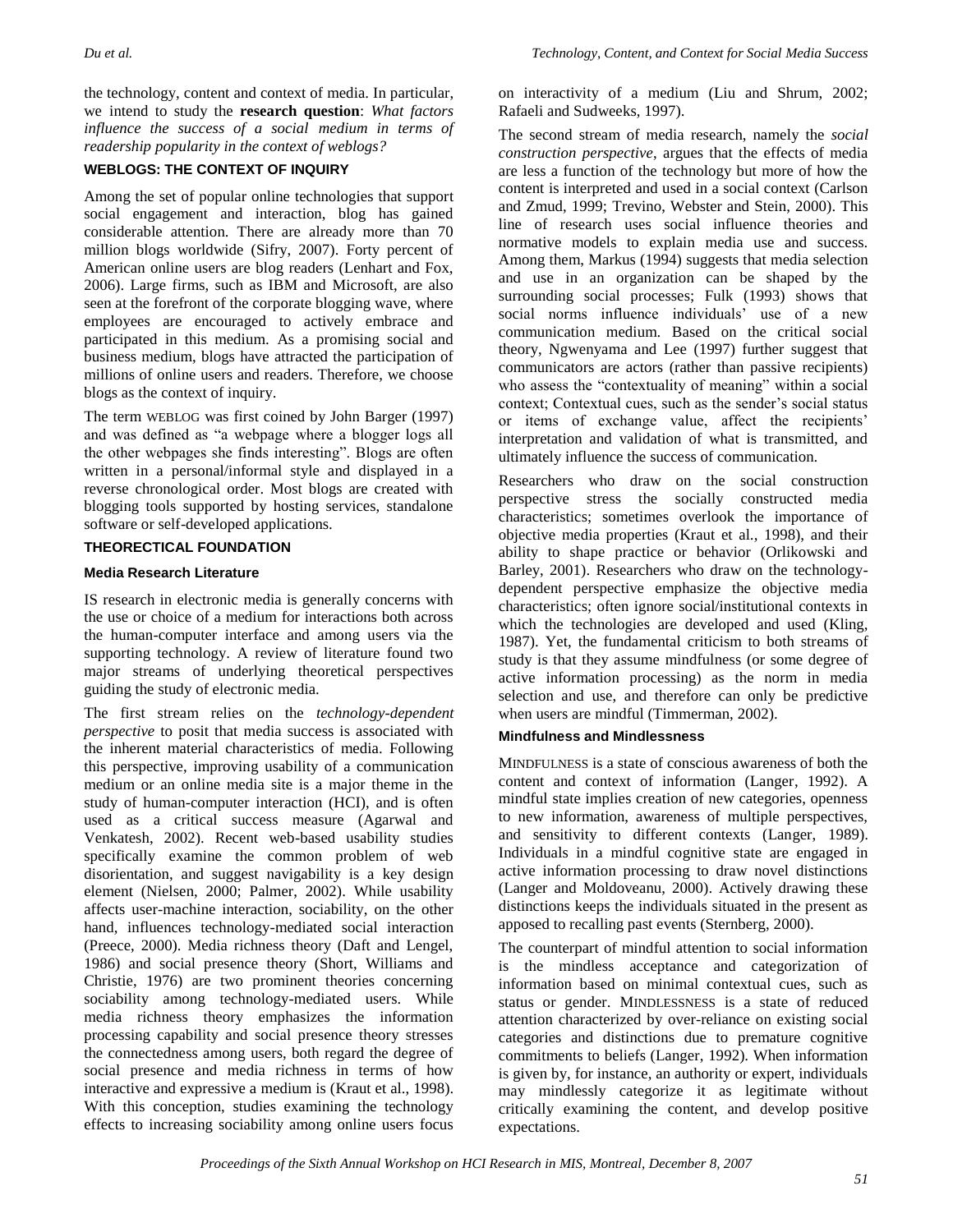In general, the mindfulness and mindlessness concepts are helpful for explaining and treating a wide range of social and cognitive issues (Demick, 2000). However, relevant business research has been focused either on creativity and innovation, or on organizational reliability (Butler and Gray, 2006).

#### **THE RESEERCH MODEL AND HYPOTHESESE**

While the technology-dependent perspective and social construction perspective of media lead to the development of different models and explanations, much can be gained from the integration of the two (Yoo and Alavi, 2001). To develop our research model (Figure 1) for social media success, this study applies the integrated conception of media to emphasize the technological aspect of media as well as to recognize its social-contextual characteristics. The term *techno-social perspective*, adopted from Orlikowski and Barley (2001), is used here to refer to the integration of both the technology-dependent and social construction perspectives. The model further distinguishes media's content and contextual characteristics through a *mindfulness/mindlessness lens*.



**Figure 1. A techno-social model of media success**

Recent web-based studies suggest that information use (Palmer, 2002) and user satisfaction (Griffith, Krampf and Palmer, 2001) are important elements of success. Readership popularity measured by user activities, such as inbound links (Hindman, Tsioutsiouliklis and Johnson, 2004) and new/repeated visits (Hui et al., 2007), are good surrogates for information use—"recipients consumption of the output of an information system" (DeLone and McLean, 1992, p. 66). These persistent user activities in a particular website also reflect users' sense of affection and loyalty. Hence, readership popularity is used here to signal the success of social media from the perspective of the recipients (i.e., readers or visitors).

Drawing on literature in the technology-dependent perspective of media, interface navigability and interactivity are identified as potential key variables for social media success. Navigability, "the ease with which the users can move around and find what they want in a media site" (Preece, 2001, p. 353), helps reduce users' web disorientation and cognitive overload (Webster and Ahuji, 2006). INTERACTIVITY, "media's potential ability to let the user exert an influence on the content and/or form of the mediated communication" (Jensen, 1998, p. 201), helps

ease users' effort to link to or comment on others' work (Blood, 2004). From a reader-centric perspective, a navigable media site is better organized and less disorienting, whereas an interactive media site better enables them to be personally involved with questions/comments. Hence, a social media site that is navigable and/or interactive can potentially attract more readers. So, we propose

 $H_{1a}$ : Navigability of a social media site is positively correlated with its readership popularity.

 $H_{1b}$ : Interactivity of a social media site is positively correlated with its readership popularity.

Extending the social construction perspective of media with the mindfulness/mindlessness distinction, content freshness and status salience are potential key variables for social media success. Social construction perspective suggests that media in use is situational. Socially constructed meaning may exhibit different characteristics than the media as conceived (Yoo and Alavi, 2001). Social actors (e.g., readers) are often found to be selective with respective to a wealth of information by drawing distinctions and categorizations (Broadbent, 1958). Such distinction-making cognition and behavior may be catalyzed to a mindful or mindless state depending on the extent of the content or contextual cues (Burgoon, Berger and Waldron, 2000).

CONTENT FRESHNESS, the extent to which the information provided by the media is up-to-date or is oriented in the present, is a content-dependent media characteristic. Hui et al.'s (2007) empirical study finds that the number of new entries posted is positively associated with the number of new visits. When the content of a social media site is fresh or newly updated to reflect recent events or trendy issues, it may impel readers' mindful attention and engagement (Sternberg, 2000), and consequently enhances readership popularity. So, we propose

H2: Content freshness of a social media site is positively correlated with its readership popularity.

STATUS SALIENCE usually refers to the salience of a person's status cues, such as his/her authority and prestige levels (Van Prooijen and Van den Bos, 2002). In this study status salience refers to the contextual cues of a media site representing its level of authority and prestige. Nass et al.'s (1996) experiments suggest that when people interact via the computer (instead of face-to-face) they tend to respond socially and mindlessly to non-verbal contextual cues. Social or contextual cues, such as status cues, trigger a series of expectations, assumptions and attributions (Nass and Moon, 2000). When the status cues of a social media site are salient, readers may be mindlessly attracted to it because of its prestige networking (linking) profile to other established sites, its brand/celebrity effect, and its social attractiveness to visitors (e.g., to even leave comments). So, we propose

H3: Status salience of a social media site is positively correlated with its readership popularity.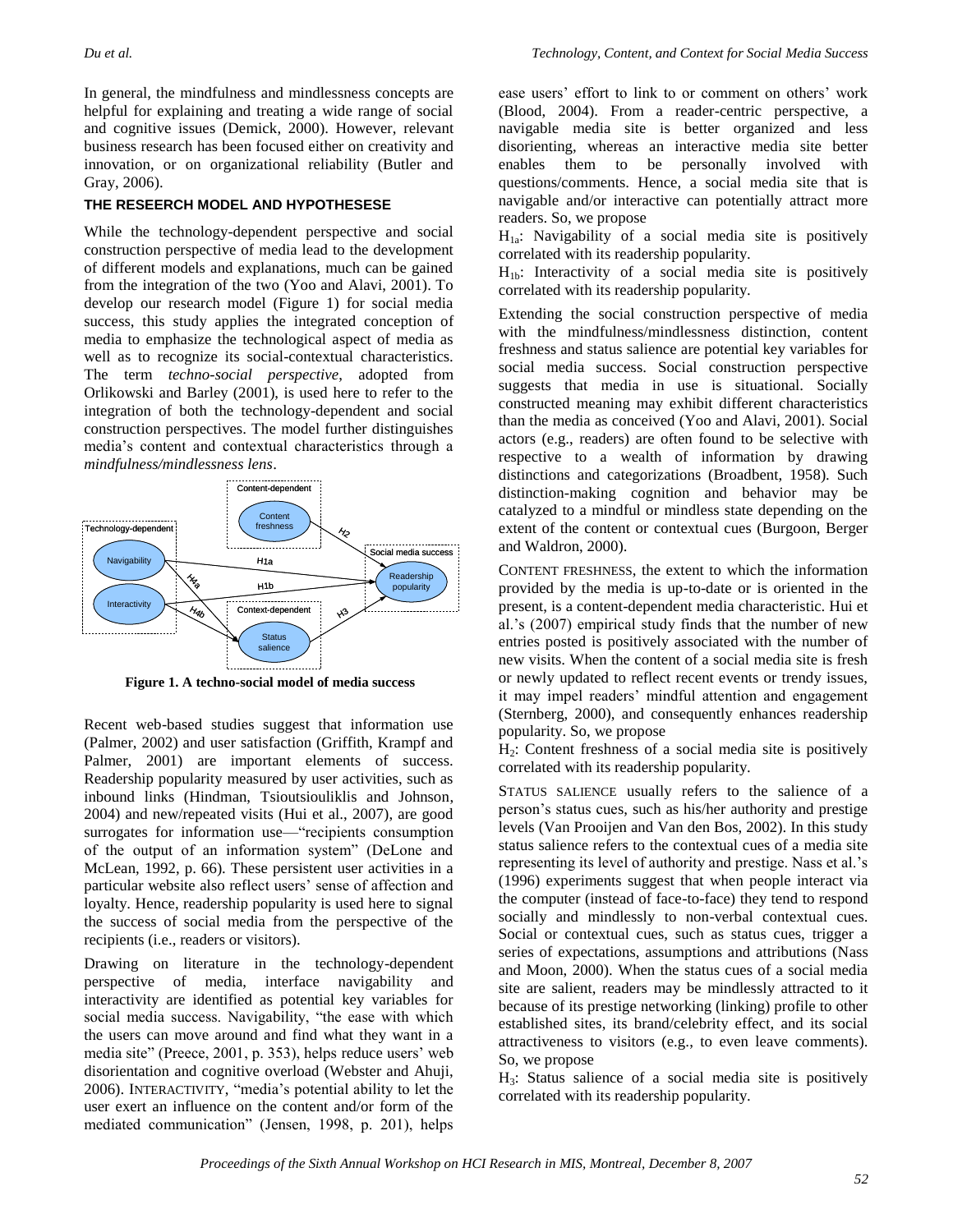Drawing on the techno-social perspective of media, certain technological features of a social media site can potentially influence the salience of its status cues. Studies suggest that a well organized and navigable interface may help to enhance its professional look and feel to readers (Du and Wagner, 2005), and hence the site's authority status may appear to be more salient. Similarly, an interactive social media site, that automates contact link creation or update notification, that eases the effort to read and comment, or that facilitates networking or other social activities with convenience, may help to enhance its prestige social status (Du and Wagner, 2006). In recognizing the technology's shaping capability to readers' assessment of the contextuality of meaning in social engagement and interaction, we propose

 $H_{4a}$ : Navigability of a social media site is positively correlated with its status salience.

 $H_{4b}$ : Interactivity of a social media site is positively correlated with its status salience.

#### **RESEARCH DESIGN**

To test the research model for social media success, we are examining 100+ text-based popular blog sites for one month. Rather than random sampling, this study takes the top-100 blogs ranked by Technorati.com, investigating their best practices to achieve readership popularity.

Dependent variable. Readership popularity is measured using Technorati's blog popularity ranking, which is determined by the number of unique inbound links from other blogs. To derive an overall popularity ranking from the daily recorded scores over the month, a rank aggregation technique called Borda rule is used, essentially treating each inbound link as a vote for popularity by a committed blog reader. We use the ranked scores rather than the actual number of inbound links because they can better reflect the relative (winning or losing) position of a blog––the number of inbound links varied considerably over time.

Independent variables. First, two independent raters will evaluate each of the sampled blog sites following an objective rating scheme. Second, a survey will be administrated to blog readers via email invitation. Ten readers who have recently made a comment in each of the sampled blogs will be randomly selected. Further, three control variables (one for each of the three dimensions) are used: technology consistency during the evaluation period, major type of information presented in the blog content, and maturity or age of the blog since creation.

We will use PLS to analyze the research model. T-tests will also be used to compare groups, e.g., the top vs. the bottom groups, or those whose ranks have moved up vs. those whose ranks have moved down during the month.

#### **CONCLUSION**

This study extends existing media research at both theoretical and applied levels. So far, most existing theories concerning media use for HCI and computer-

mediated social interaction do not distinguish individual's mindful/mindless response to the content and context of information cues. From a theoretical perspective, this study establishes a techno-social success model, suggesting that social media success is associated with the technology used, and the content and context communicated. For business practitioners, this study provides a potential winning formula to become popular. First, the media technology needs to designing for usability and supporting sociability (Preece 2000). Second, information provided by the media needs to capture readers' mindful and mindless attention. People communicating in electronic media tend to detect less individuality in others (Weisband et al. 1995). This study helps further reduce the problem of dindividuation by improving the salience of media's contextual cues through the use of certain technological features. Overall, this research is important for guiding the adoption and use of social or firm-based user communities, and other similar types of online interaction spaces.

#### **REFERENCES**

- 1. Agarwal, R. and Venkatesh, V. (2002) Assessing a firm's web presence: A heuristic evaluation procedure for the measurement of usability," *Information Systems Research*, 13, 2, 168-186.
- 2. Barabási, A. L. (2003) Linked-How Everything is Connected to Everything else and What it Means for Business, Science, and Everyday Life, Penguin Group, New York.
- 3. Barger, J. (December, 1997) Weblog resources FAQ, www.robotwisdom.com /weblogs
- 4. Blood, R. (2004) How blogging software reshapes the online community, *Communications of the ACM*, 47, 12, 53-55.
- 5. Broadbent, D. (1958) Perception and Communication, Pergamon Press, London, U.K.
- 6. Butler, B. S. (2001) Membership size, communication activity, and sustainability: A resource-based model of online social structures, *Information Systems Research*, 12, 4, 346- 362.
- 7. Butler, B. S. and Gray, P. H. (2006) Reliability, mindfulness, and information systems, *MIS Quarterly*, 30, 2, 211-224.
- 8. Burgoon, J. K., Berger, C. R. and Waldron, V. R. (2000) Mindfulness and interpersonal communication, *Journal of Social Issues*, 56, 1, 105-127.
- 9. Carlson, J. R. and Zmud, R. W. (1999) Channel expansion theory and the experiential nature of media richness perceptions, *Academy of Management Journal*, 42, 2, 153- 170.
- 10. Daft, R. L. and Lengel, R. H. (1986) Organizational information requirements: Media richness and structural design, *Management Science*, 32, 5, 554-571.
- 11. DeLone, W. H. and McLean, E. R. (1992) Information systems success: The quest for the dependent variable, *Information Systems Research*, 3, 1, 60-95.
- 12. Demick, J. (2000) Towards a mindful psychological science: Theory and application, *Journal of Social Issues*, 56, 1, 141- 159.
- 13. Du, H. S. and Wagner, C. (2005) Success in the blogosphere: Exploring the role of technology, *Proceeding of the 9th Pacific Asia Conference on Information Systems*, Bangkok, Thailand.
- 14. Du, H. S. and Wagner, C. "Weblog success: Exploring the role of technology," *International Journal of Human-Computer Studies* (64:9), 2006, pp. 789-798.